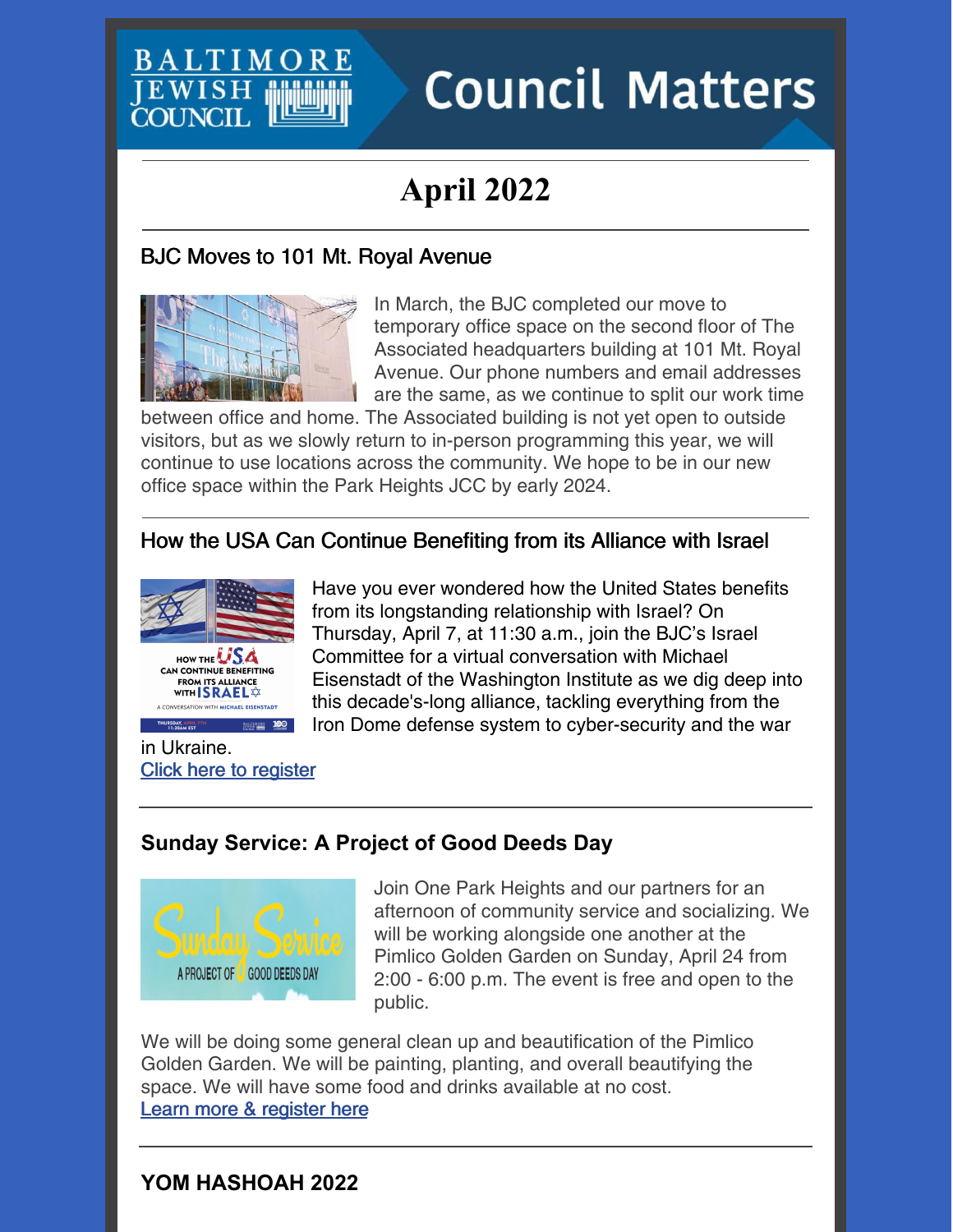

Please join us and mark your calendars for the 2022 Virtual Yom HaShoah commemoration, where we will honor the victims and survivors of the Holocaust and explore the Wannsee Conference, where 15 highranking officials gathered 80 years ago to create the Final Solution to the Jewish Problem.

That Final Solution was the mass murder of 11 million European Jews. We will be joined by Dr. Matthias Hass, Historian and Scientific Advisor of the House of Wannsee Memorial and Educational Site in Berlin,

Germany who will be delivering a powerful keynote address.

This [pre-recorded](https://www.baltjc.org/) program will be premiering online on the **Baltimore Jewish** Council's website, [Youtube](https://www.youtube.com/channel/UC37a6vp9nQepzh0I5E4N5ag/videos) and [Facebook](https://www.facebook.com/baltimorejewishcouncil) pages on Sunday, May 1, at 2:00 p.m.

Click here to add the program to your [calendar](https://www.baltjc.org/event/yom-hashoah-2022-virtual-experience-the-land-we-always-dreamed-of-longing-for-eretz-yisrael-during-the-holocaust/) now.

#### **Connect With Israeli Cuisine and Culture**



Gain a unique glimpse into Israeli culture and the rich and unique influences it has from Ethiopia. Fanta Prada, an Ethiopian-born Israeli chef, will be your guide through a culinary journey. This virtual event will be on Sunday, May 15, at 11:00 a.m.

While this event is free to attend, participants are highly encouraged to purchase a one-of-a-

kind Conversation with the Senses 'memory box' for \$30. (This cost is heavily subsidized). This box, personally curated by Fanta, contains items that relate to her life story, and will greatly enhance the program for participants. **[Register](https://events.idonate.com/senses) now!** 

### **Upcoming Events & Opportunities**

How the USA Can Continue Benefiting from its Alliance with Israel

Thursday, April 7, at 11:30 a.m.

#### **[Register](https://jcfb.zoom.us/webinar/register/WN_DAY-LeP8Tj-_AC5Jumx36Q) Here**

Sunday Service: A Project of Good Deeds Day

Sunday, April 24, 2:00 -6:00 p.m.

**[Register](https://events.idonate.com/sundayservice) Here**

Yom HaShoah 2022